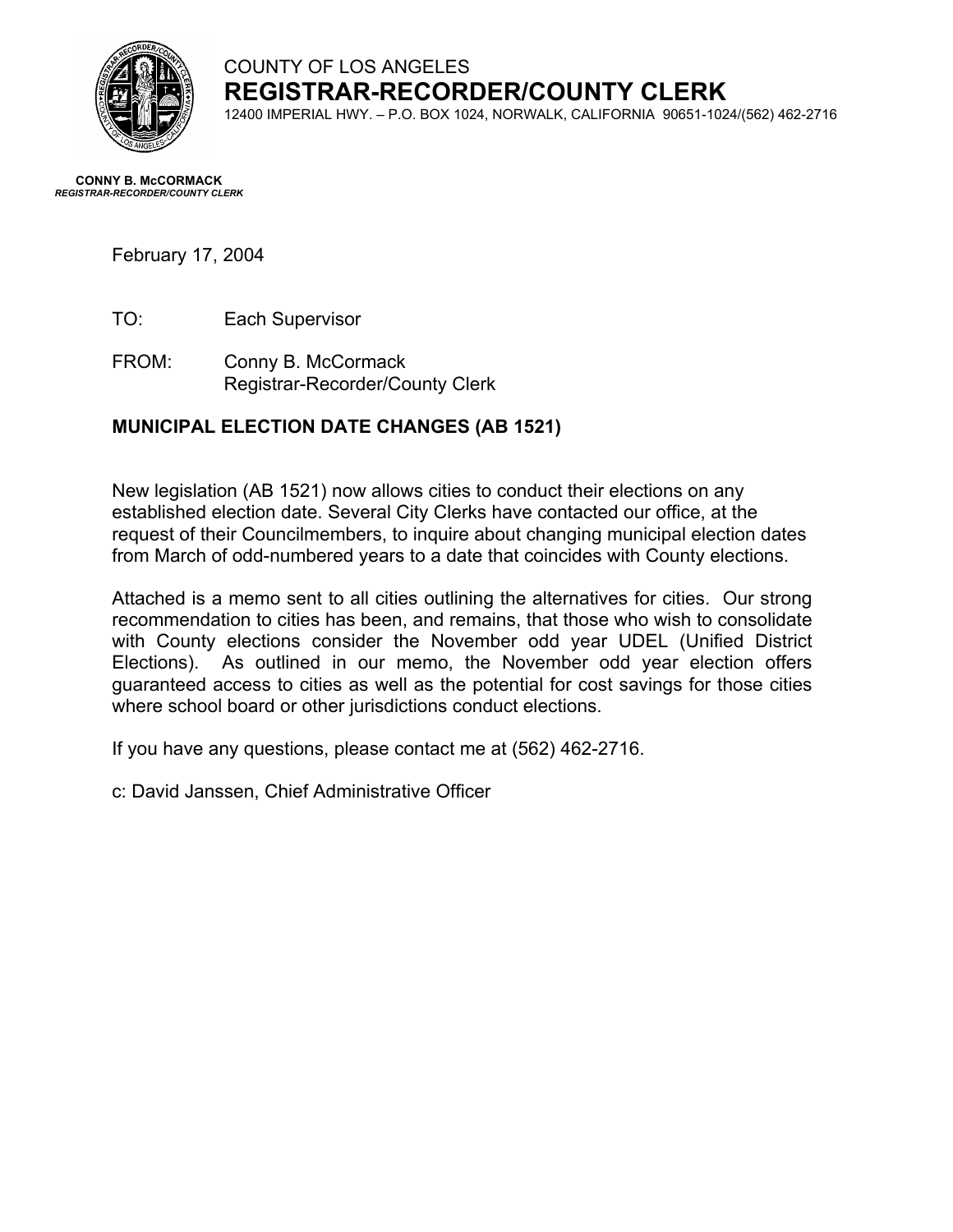

## COUNTY OF LOS ANGELES **REGISTRAR-RECORDER/COUNTY CLERK**

12400 IMPERIAL HWY. – P.O. BOX 1024, NORWALK, CALIFORNIA 90651-1024/(562) 462-2716

**CONNY B. McCORMACK REGISTRAR-RECORDER/COUNTY CLERK** 

February 2, 2004

TO: City Clerks Members of City Councils

FROM: Conny B. McCormack, Registrar-Recorder/County Clerk

#### **Consolidation of Municipal Elections with Established County Election Dates**

A number of cities in Los Angeles County are considering changing their City's municipal election dates to the first Tuesday after the first Monday in March of even-numbered years.

City Councils are, of course, free to choose the date of their regularly scheduled municipal elections. However, if cities wish to consolidate with Countyconducted elections, we recommend consideration of November in the oddnumbered years to coincide with the Uniform District Election Law (UDEL) date when 13 of the 88 Cities in the County consolidate elections. The reasons for this recommendation are included at the end of this letter.

Attempting to consolidate your election in March of the even-numbered years invites a host of problems and complications as detailed below:

- 1) It appears unlikely that the State Primary will be held in March of 2006. There are many indications that the State Legislature will move the Primary back to June in the non-presidential election years. Thus cities may move elections in anticipation of holding the election on the same date as the Gubernatorial Primary -- and this may not transpire.
- 2) Due to the finite ballot capacity of the County's past and current voting systems (i.e. Votomatic punch card and InkaVote optical scan, respectively), the County has a long-standing policy of discouraging requests for consolidation of regular city elections with the Primary or General elections.
- 3) Even if the 2006 Primary Election remains in March and the Board of Supervisors were to approve your request for election consolidation, if the consolidation resulted in the ballot capacity being exceeded, cities would then